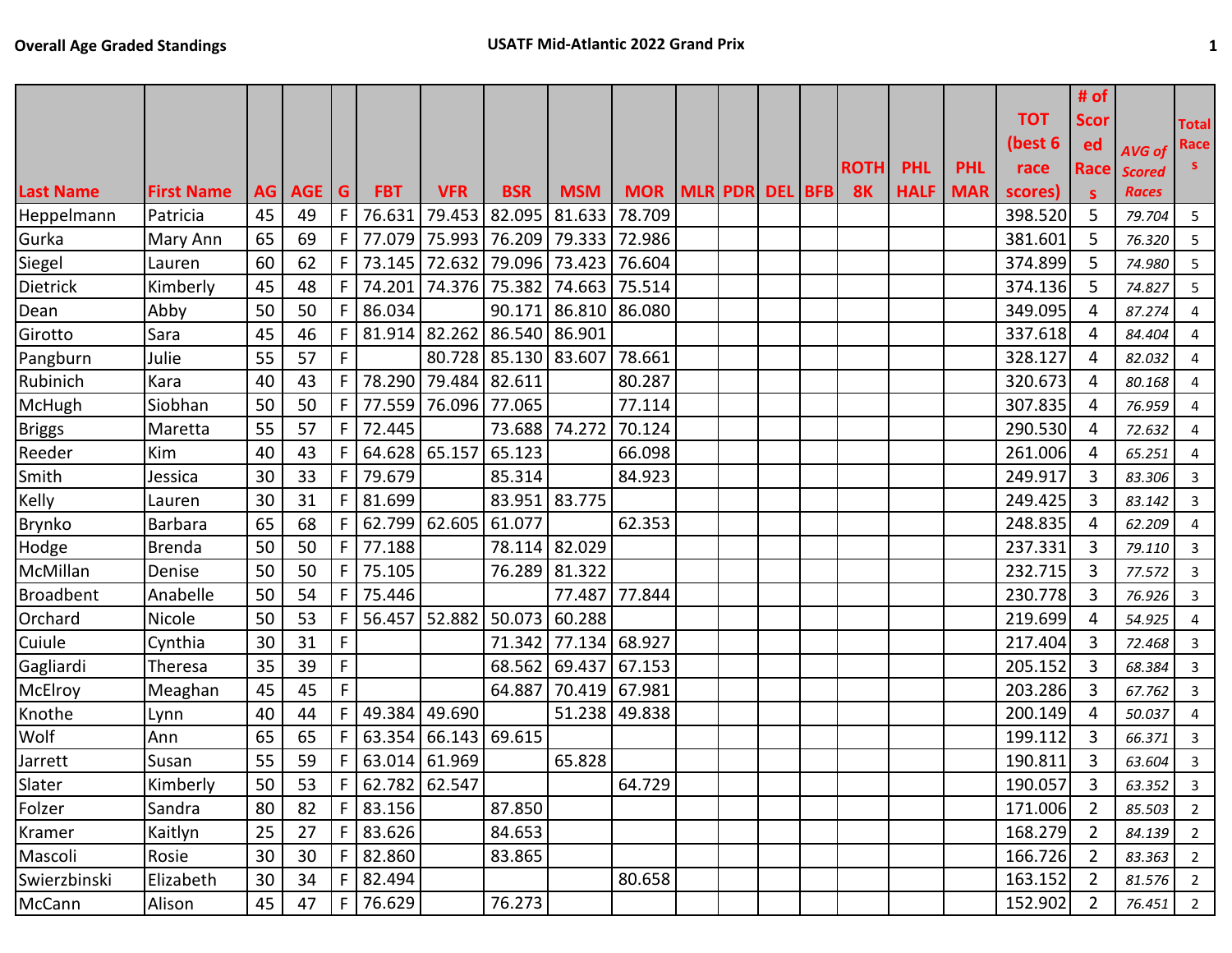| Rusk             | Sarah     | 40     | 41 | $\mathsf F$  | 75.982 |        |        |        | 74.987 |  |  |  | 150.969 | $\overline{2}$ | 75.485 | $\overline{2}$ |
|------------------|-----------|--------|----|--------------|--------|--------|--------|--------|--------|--|--|--|---------|----------------|--------|----------------|
| Montini          | Olivia    | 15     | 17 | F.           | 71.151 |        | 79.665 |        |        |  |  |  | 150.816 | $\overline{2}$ | 75.408 | $\overline{2}$ |
| Lizzio           | Jean      | 65     | 69 | F.           | 70.451 |        |        |        | 68.381 |  |  |  | 138.831 | $\overline{2}$ | 69.416 | $\overline{2}$ |
| Pokorny          | Katie     | 20     | 24 | F.           | 67.326 |        | 70.792 |        |        |  |  |  | 138.118 | 2              | 69.059 | $\overline{2}$ |
| Hill             | Shelley   | 65     | 66 | F            |        |        | 67.381 | 68.600 |        |  |  |  | 135.981 | $\overline{2}$ | 67.990 | $\overline{2}$ |
| Stinson          | Valerie   | 55     | 58 | F.           | 64.742 |        |        |        | 66.990 |  |  |  | 131.733 | $\overline{2}$ | 65.866 | $\overline{2}$ |
| Schmidt          | Aliza     | 45     | 49 | F.           |        | 62.529 |        | 64.665 |        |  |  |  | 127.194 | $\overline{2}$ | 63.597 | $\overline{2}$ |
| Miller           | Sarah     | 45     | 45 | F.           | 60.314 |        |        |        | 60.696 |  |  |  | 121.010 | 2              | 60.505 | $\overline{2}$ |
| Longshore        | Kristine  | 50     | 54 | F.           | 36.580 | 35.586 |        | 40.492 |        |  |  |  | 112.659 | $\overline{3}$ | 37.553 | $\overline{3}$ |
| Hellman          | Joanna    | 65     | 65 | F            |        | 53.908 |        |        | 57.903 |  |  |  | 111.811 | 2              | 55.905 | $\overline{2}$ |
| Olmstead         | Betty     | 75     | 76 | F            | 47.932 |        |        |        | 47.932 |  |  |  | 95.865  | $\overline{2}$ | 47.932 | $\overline{2}$ |
| Jasper           | Lorraine  | 60     | 60 | F            |        |        |        | 94.083 |        |  |  |  | 94.083  | 1              | 94.083 | 1              |
| Zimmerman        | Amber     | 25     | 29 | $\mathsf F$  |        |        | 93.038 |        |        |  |  |  | 93.038  | $\mathbf 1$    | 93.038 | $\mathbf{1}$   |
| Mulhern          | Jenna     | 15     | 18 | $\mathsf F$  |        |        | 92.197 |        |        |  |  |  | 92.197  | 1              | 92.197 | $\mathbf{1}$   |
| Rodriguez        | Sophia    | $\ast$ | 13 | $\mathsf F$  |        |        |        | 90.196 |        |  |  |  | 90.196  | 1              | 90.196 | $\mathbf{1}$   |
| McCoubrie        | Doreen    | 60     | 60 | F.           | 88.161 |        |        |        |        |  |  |  | 88.161  | 1              | 88.161 | $\mathbf{1}$   |
| Whiting          | Clarissa  | 25     | 27 | $\mathsf F$  |        |        | 86.931 |        |        |  |  |  | 86.931  | 1              | 86.931 | $\mathbf{1}$   |
| Dunn             | Karen     | 45     | 45 | F            |        |        | 85.106 |        |        |  |  |  | 85.106  | 1              | 85.106 | $\mathbf{1}$   |
| Newcomer         | Mimi      | 60     | 63 | F            | 83.135 |        |        |        |        |  |  |  | 83.135  | 1              | 83.135 | $\mathbf{1}$   |
| DeRogatis        | Olivia    | 25     | 27 | F            |        |        | 82.864 |        |        |  |  |  | 82.864  | $\mathbf{1}$   | 82.864 | $\mathbf{1}$   |
| <b>Moebius</b>   | Heide     | 80     | 83 | F.           | 81.984 |        |        |        |        |  |  |  | 81.984  | 1              | 81.984 | 1              |
| Feole Driscoll   | Carol     | 60     | 63 | F            |        |        |        |        | 81.030 |  |  |  | 81.030  | $\mathbf{1}$   | 81.030 | $\mathbf{1}$   |
| Estes            | Elaine    | 20     | 24 | F            |        |        | 80.880 |        |        |  |  |  | 80.880  | 1              | 80.880 | $\mathbf{1}$   |
| <b>Nunez</b>     | Kristie   | 45     | 46 | $\mathsf F$  |        | 79.845 |        |        |        |  |  |  | 79.845  | $\mathbf{1}$   | 79.845 | $\mathbf{1}$   |
| McClendon        | Takia     | 30     | 33 | F            |        |        | 79.022 |        |        |  |  |  | 79.022  | 1              | 79.022 | $\mathbf{1}$   |
| Spadaccini       | Angelina  | 25     | 26 | $\mathsf F$  |        |        |        | 78.571 |        |  |  |  | 78.571  | 1              | 78.571 | $\mathbf{1}$   |
| Coda             | Liz       | 30     | 31 | $\mathsf F$  |        |        | 77.520 |        |        |  |  |  | 77.520  | 1              | 77.520 | $\mathbf{1}$   |
| Hoey             | Leslee    | 50     | 52 | $\mathsf F$  |        | 77.366 |        |        |        |  |  |  | 77.366  | 1              | 77.366 | $\mathbf{1}$   |
| Molitoris        | Emily     | 30     | 31 | $\mathsf F$  |        |        | 76.893 |        |        |  |  |  | 76.893  | 1              | 76.893 | $\mathbf{1}$   |
|                  |           |        |    |              |        |        |        |        |        |  |  |  |         |                |        |                |
| Loconti (Sicora) | Andrea    | 50     | 50 | F            |        |        | 76.499 |        |        |  |  |  | 76.499  | $\mathbf{1}$   | 76.499 | $\overline{1}$ |
| Muller           | Jennifer  | 25     | 28 | $\mathsf F$  |        |        | 76.205 |        |        |  |  |  | 76.205  | $\mathbf 1$    | 76.205 | 1              |
| Keck             | Katherine | 20     | 24 | F.           |        |        | 75.851 |        |        |  |  |  | 75.851  | 1              | 75.851 | $\mathbf{1}$   |
| Delia            | Sarah     | 35     | 35 | F            | 75.839 |        |        |        |        |  |  |  | 75.839  | 1              | 75.839 | 1              |
| Gorka            | Barbara   | 55     | 59 | $\mathsf{F}$ | 74.937 |        |        |        |        |  |  |  | 74.937  | $\mathbf{1}$   | 74.937 | $\overline{1}$ |
|                  |           |        |    |              |        |        |        |        |        |  |  |  |         |                |        |                |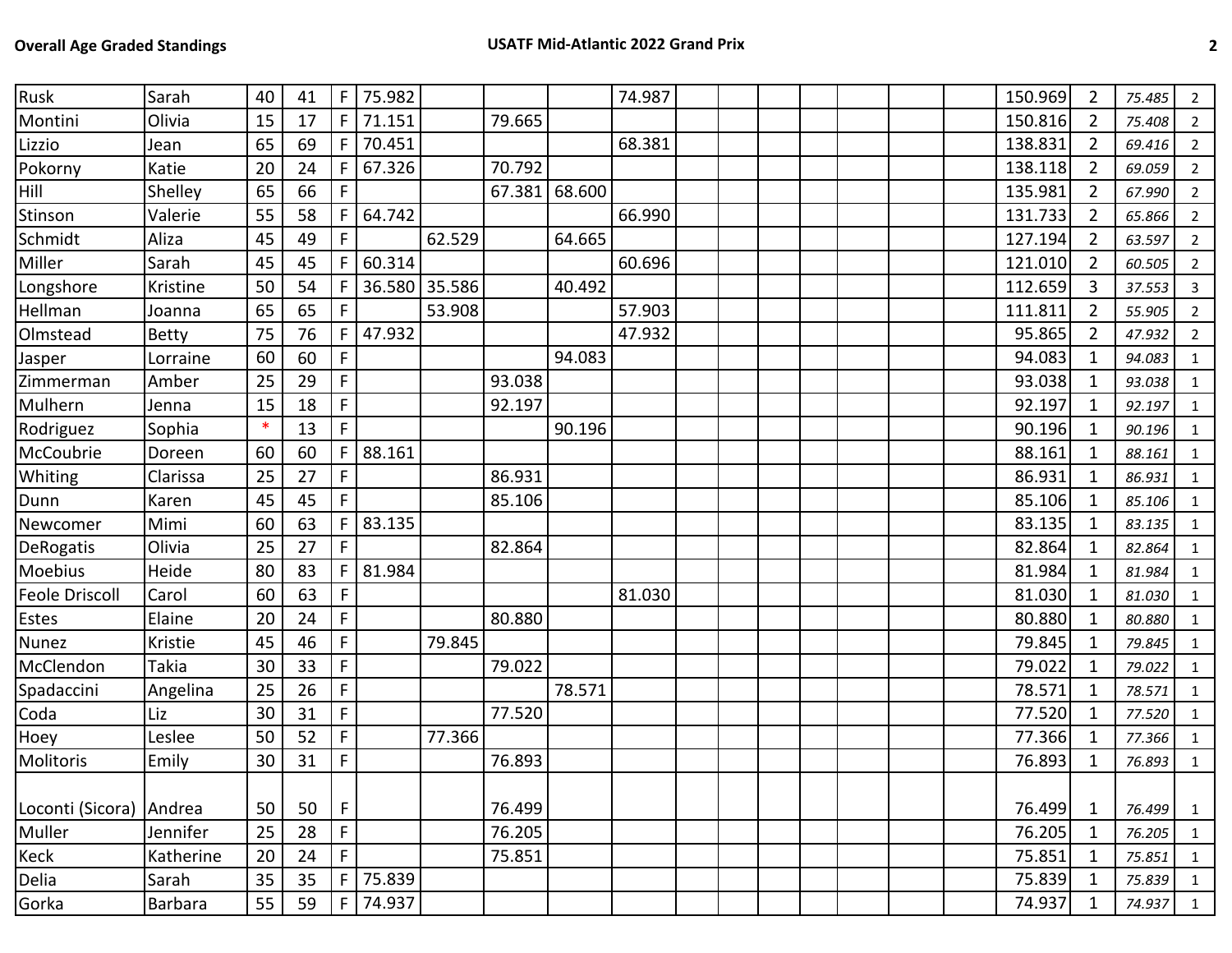| Giampietro    | Carol     | 60 | 63 | $\mathsf F$    |        |        | 74.191 |        |        |  |  |  | 74.191 | 1            | 74.191     | 1              |
|---------------|-----------|----|----|----------------|--------|--------|--------|--------|--------|--|--|--|--------|--------------|------------|----------------|
| Malloy        | Meghan    | 25 | 27 | $\mathsf F$    |        |        | 73.869 |        |        |  |  |  | 73.869 | 1            | 73.869     | $\mathbf{1}$   |
| Thomson       | Christy   | 35 | 36 | $\mathsf F$    |        |        | 73.335 |        |        |  |  |  | 73.335 | 1            | 73.335     | 1              |
| Huang         | Dorcas    | 25 | 27 | $\mathsf F$    |        |        | 72.917 |        |        |  |  |  | 72.917 | 1            | 72.917     | $\mathbf{1}$   |
| <b>Baisch</b> | Diane     | 60 | 61 | $\mathsf F$    |        |        | 72.824 |        |        |  |  |  | 72.824 | 1            | 72.824     | $\mathbf{1}$   |
| Pasquella     | Linda     | 55 | 55 | $\mathsf F$    |        |        | 72.752 |        |        |  |  |  | 72.752 | 1            | 72.752     | $\mathbf{1}$   |
| Gannon        | Amy       | 45 | 48 | F              | 72.002 |        |        |        |        |  |  |  | 72.002 | 1            | 72.002     | $\mathbf{1}$   |
| <b>Tellez</b> | Cecilia   | 40 | 43 | $\mathsf{F}$   | 71.781 |        |        |        |        |  |  |  | 71.781 | 1            | 71.781     | $\mathbf{1}$   |
| Bentz         | Isabel    | 70 | 71 | $\mathsf F$    |        |        |        | 71.680 |        |  |  |  | 71.680 | 1            | 71.680     | $\mathbf{1}$   |
| Hampton       | Joy       | 75 | 75 | $\mathsf F$    |        |        | 71.649 |        |        |  |  |  | 71.649 | 1            | 71.649     | $\mathbf{1}$   |
| Rubinoff      | Andrea    | 65 | 67 | $\mathsf F$    |        | 71.439 |        |        |        |  |  |  | 71.439 | 1            | 71.439     | $\mathbf{1}$   |
| Moore         | Jo Ann    | 55 | 56 | $\mathsf{F}$   | 70.555 |        |        |        |        |  |  |  | 70.555 | 1            | 70.555     | $\mathbf{1}$   |
| Summers       | Jan       | 60 | 60 | $\mathsf F$    |        |        |        |        | 69.644 |  |  |  | 69.644 | 1            | 69.644     | $\mathbf{1}$   |
| DeHaven       | Deborah   | 60 | 63 | F              |        |        |        | 69.328 |        |  |  |  | 69.328 | 1            | 69.328     | 1              |
| McFarland     | Mary Pat  | 55 | 58 | $\mathsf F$    |        | 69.219 |        |        |        |  |  |  | 69.219 | 1            | 69.219     | $\mathbf{1}$   |
| Stevenson     | Gretchen  | 35 | 36 | F              | 66.060 |        |        |        |        |  |  |  | 66.060 | 1            | 66.060     | 1              |
| Wesney        | Hillary   | 55 | 55 | F              | 65.896 |        |        |        |        |  |  |  | 65.896 | 1            | 65.896     | $\mathbf{1}$   |
| Corona        | Kimberly  | 50 | 54 | F              |        |        | 64.679 |        |        |  |  |  | 64.679 | 1            | 64.679     | 1              |
| Dustman       | Chrisa    | 45 | 46 | $\mathsf{F}$   | 64.595 |        |        |        |        |  |  |  | 64.595 | 1            | 64.595     | $\mathbf{1}$   |
| Moll          | Vlatka    | 65 | 69 | F.             | 64.160 |        |        |        |        |  |  |  | 64.160 | 1            | 64.160     | $\mathbf{1}$   |
| Monforto      | Kathleen  | 45 | 45 | $\mathsf F$    |        |        | 63.864 |        |        |  |  |  | 63.864 |              | 63.864     | $\mathbf{1}$   |
| Montini       | Rebecca   | 50 | 52 | F              | 62.325 |        |        |        |        |  |  |  | 62.325 | 1            | 62.325     | $\mathbf{1}$   |
| Ehrenhalt     | Amanda    | 15 | 18 | $\mathsf F$    |        |        | 62.313 |        |        |  |  |  | 62.313 | 1            | 62.313     | 1              |
| Clinton       | Laura     | 35 | 35 | $\mathsf F$    |        |        | 61.899 |        |        |  |  |  | 61.899 | 1            | 61.899     | $\mathbf{1}$   |
| Sweigart      | Sheri     | 50 | 52 | F              | 60.945 |        |        |        |        |  |  |  | 60.945 | 1            | 60.945     | 1              |
| Lucci         | Susan     | 40 | 42 | F              |        |        | 59.342 |        |        |  |  |  | 59.342 | 1            | 59.342     | $\mathbf{1}$   |
| Regan         | Cecelia   | 50 | 51 | F.             | 59.216 |        |        |        |        |  |  |  | 59.216 | 1            | 59.216     | $\mathbf{1}$   |
| Schwalm       | Alison    | 40 | 44 | $\mathsf{F}$   | 59.015 |        |        |        |        |  |  |  | 59.015 | 1            | 59.015     | $\mathbf{1}$   |
| Tozer         | Colleen   | 30 | 34 | F              |        |        | 53.940 |        |        |  |  |  | 53.940 | 1            | 53.940     | $\mathbf{1}$   |
| Crouthamel    | Jennifer  | 50 | 51 | $\overline{F}$ |        |        | 53.939 |        |        |  |  |  | 53.939 | $\mathbf 1$  | 53.939     | $\mathbf{1}$   |
|               | Christal  |    |    |                |        |        |        |        |        |  |  |  |        |              |            |                |
| Puckerin      | Yvonne    | 50 | 51 | F.             |        |        | 50.624 |        |        |  |  |  | 50.624 | $\mathbf{1}$ | $50.624$ 1 |                |
| Ruddock       | Heather   | 55 | 55 | $\mathsf F$    |        |        | 50.450 |        |        |  |  |  | 50.450 | 1            | 50.450     | $\mathbf{1}$   |
| <b>Breen</b>  | Diana     | 50 | 51 | $\mathsf F$    |        |        | 50.186 |        |        |  |  |  | 50.186 | 1            | 50.186     | $\overline{1}$ |
| Rathz         | Gabrielle | 30 | 34 | $\mathsf F$    |        |        | 49.540 |        |        |  |  |  | 49.540 | 1            | 49.540     | $\overline{1}$ |
|               |           |    |    |                |        |        |        |        |        |  |  |  |        |              |            |                |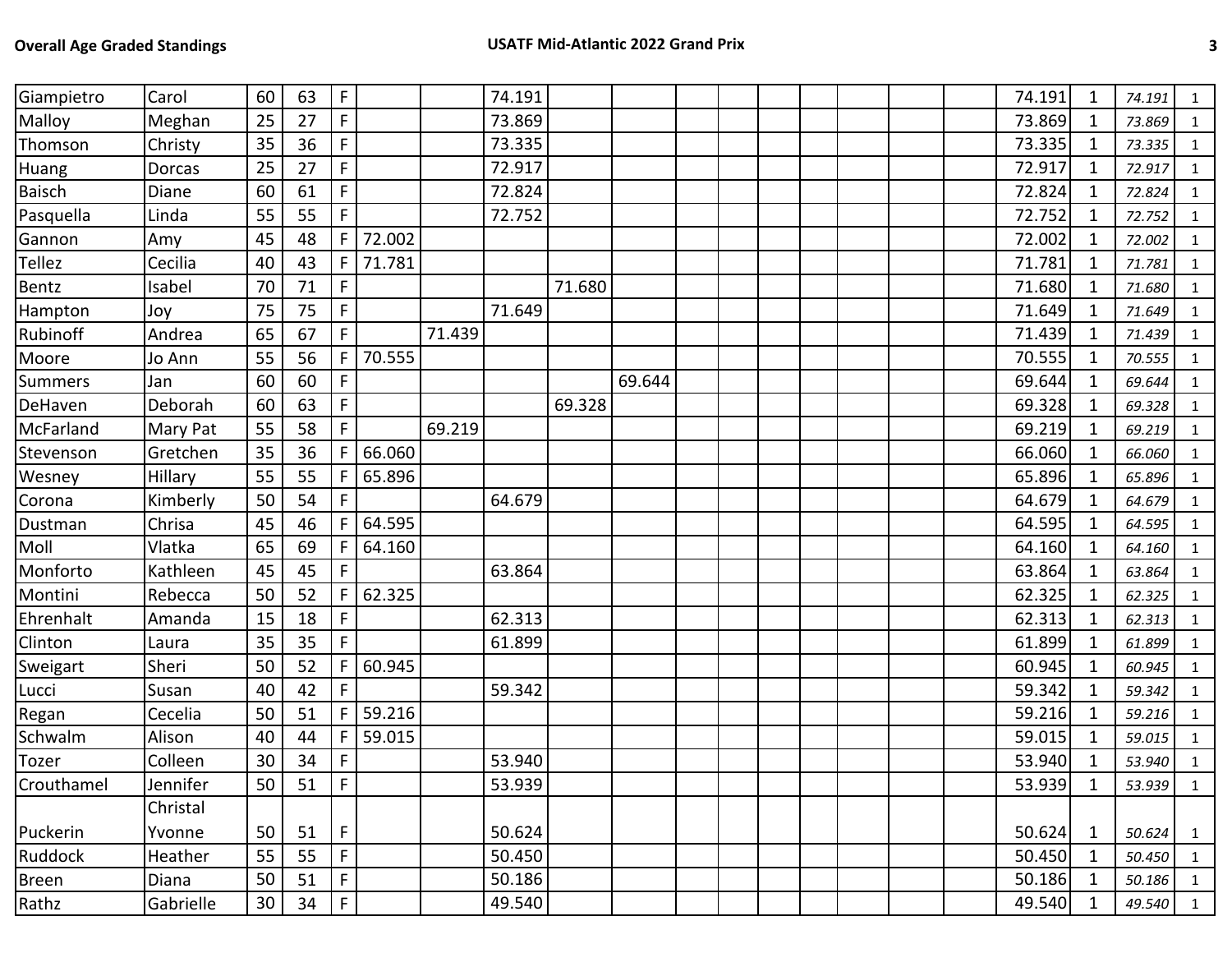| Kelnock        | Linda           | 55 | 55 |  | 46.179 |  |  |  |  | 46.179 | 46.179 |  |
|----------------|-----------------|----|----|--|--------|--|--|--|--|--------|--------|--|
| Ruberti        | Donna           | 60 | 63 |  | 45.493 |  |  |  |  | 45.493 | 45.493 |  |
| <b>McGrier</b> | Dawn            | 55 | 55 |  | 41.716 |  |  |  |  | 41.716 | 41.716 |  |
| Neubert        | <b>Samantha</b> | 45 | 48 |  | 40.315 |  |  |  |  | 40.315 | 40.315 |  |
| Miller         | Angela          | 60 | 60 |  | 37.206 |  |  |  |  | 37.206 | 37.206 |  |
| Getchell       | Michelle        | 55 | 55 |  | 34.969 |  |  |  |  | 34.969 | 34.969 |  |
| Adderley       | Delicia         | 45 | 47 |  | 33.152 |  |  |  |  | 33.152 | 33.152 |  |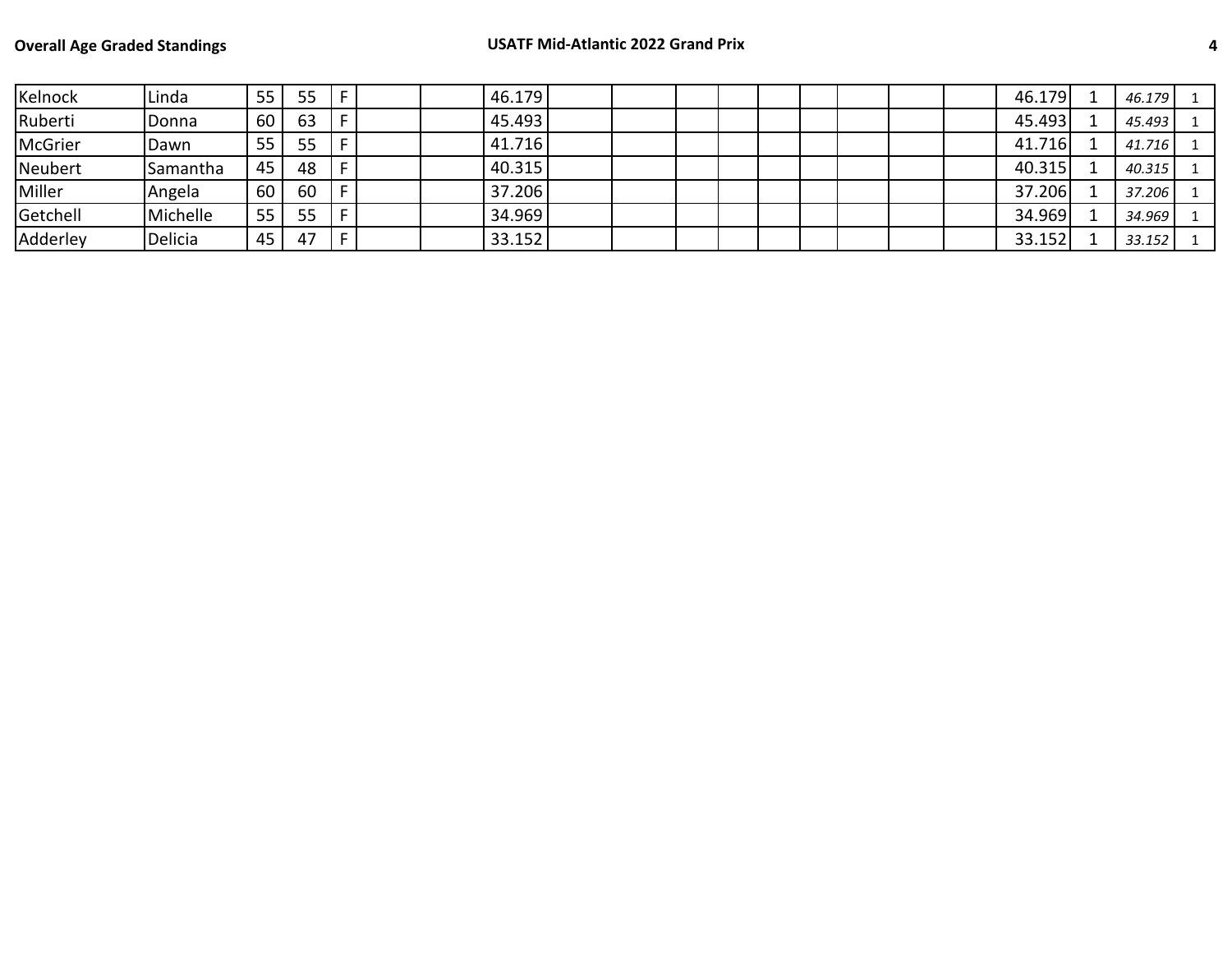|                   |         |    |   |            |                                                                                                                                                  |                                                                                                                                                                              |                                                                                                |                                                                                                                                                              |                                                                                                                                                                                                                                        |                                                 |  |             |                     |            | <b>TOT</b> | # of           |              |                                                       |
|-------------------|---------|----|---|------------|--------------------------------------------------------------------------------------------------------------------------------------------------|------------------------------------------------------------------------------------------------------------------------------------------------------------------------------|------------------------------------------------------------------------------------------------|--------------------------------------------------------------------------------------------------------------------------------------------------------------|----------------------------------------------------------------------------------------------------------------------------------------------------------------------------------------------------------------------------------------|-------------------------------------------------|--|-------------|---------------------|------------|------------|----------------|--------------|-------------------------------------------------------|
|                   |         |    |   |            |                                                                                                                                                  |                                                                                                                                                                              |                                                                                                |                                                                                                                                                              |                                                                                                                                                                                                                                        |                                                 |  |             |                     |            | (best 6    | <b>Scor</b>    |              | <b>Total</b>                                          |
|                   |         |    |   |            |                                                                                                                                                  |                                                                                                                                                                              |                                                                                                |                                                                                                                                                              |                                                                                                                                                                                                                                        |                                                 |  | <b>ROTH</b> | <b>PHL</b>          | <b>PHL</b> | race       | ed             |              | Race<br>S.                                            |
| <b>First Name</b> |         |    |   | <b>FBT</b> | <b>VFR</b>                                                                                                                                       | <b>BSR</b>                                                                                                                                                                   | <b>MSM</b>                                                                                     |                                                                                                                                                              |                                                                                                                                                                                                                                        |                                                 |  | <b>8K</b>   | <b>HALF</b>         | <b>MAR</b> | scores)    | Race           | <b>Races</b> |                                                       |
| John              | 40      | 42 |   |            | 79.419                                                                                                                                           |                                                                                                                                                                              | 85.211                                                                                         | 78.950                                                                                                                                                       |                                                                                                                                                                                                                                        |                                                 |  |             |                     |            | 406.368    | 5              | 81.274       | 5                                                     |
|                   | 60      | 62 |   |            |                                                                                                                                                  |                                                                                                                                                                              |                                                                                                | 81.617                                                                                                                                                       |                                                                                                                                                                                                                                        |                                                 |  |             |                     |            | 402.159    | 5              | 80.432       | 5                                                     |
| Scott             | 55      | 59 | M |            |                                                                                                                                                  |                                                                                                                                                                              |                                                                                                |                                                                                                                                                              |                                                                                                                                                                                                                                        |                                                 |  |             |                     |            | 399.148    | 5              | 79.830       | 5                                                     |
| Stephen           | 55      | 58 |   |            |                                                                                                                                                  |                                                                                                                                                                              |                                                                                                | 80.643                                                                                                                                                       |                                                                                                                                                                                                                                        |                                                 |  |             |                     |            | 397.567    | 5              | 79.513       | 5                                                     |
| Michael           | 50      | 53 |   |            |                                                                                                                                                  |                                                                                                                                                                              |                                                                                                |                                                                                                                                                              |                                                                                                                                                                                                                                        |                                                 |  |             |                     |            | 370.642    | 5              | 74.128       | 5                                                     |
| Tim               | 50      | 53 |   |            |                                                                                                                                                  |                                                                                                                                                                              |                                                                                                |                                                                                                                                                              |                                                                                                                                                                                                                                        |                                                 |  |             |                     |            | 359.200    | 4              | 89.800       | 4                                                     |
| Charles           | 65      | 65 |   |            |                                                                                                                                                  |                                                                                                                                                                              |                                                                                                |                                                                                                                                                              |                                                                                                                                                                                                                                        |                                                 |  |             |                     |            | 352.844    | 4              | 88.211       | $\overline{4}$                                        |
| Robert            | 60      | 64 |   |            |                                                                                                                                                  |                                                                                                                                                                              |                                                                                                |                                                                                                                                                              |                                                                                                                                                                                                                                        |                                                 |  |             |                     |            | 323.804    | 5              | 64.761       | 5                                                     |
| David             | 60      | 60 |   |            |                                                                                                                                                  |                                                                                                                                                                              |                                                                                                | 79.347                                                                                                                                                       |                                                                                                                                                                                                                                        |                                                 |  |             |                     |            | 313.336    | 4              | 78.334       | $\overline{4}$                                        |
| Thomas            | 65      | 66 |   |            |                                                                                                                                                  |                                                                                                                                                                              |                                                                                                |                                                                                                                                                              |                                                                                                                                                                                                                                        |                                                 |  |             |                     |            | 278.018    | 4              | 69.504       | $\overline{4}$                                        |
| Michael           | 45      | 47 |   |            |                                                                                                                                                  |                                                                                                                                                                              | 91.971                                                                                         |                                                                                                                                                              |                                                                                                                                                                                                                                        |                                                 |  |             |                     |            | 260.361    | 3              | 86.787       | $\overline{3}$                                        |
| Jay               | 45      | 49 |   | 79.506     |                                                                                                                                                  |                                                                                                                                                                              | 85.906                                                                                         |                                                                                                                                                              |                                                                                                                                                                                                                                        |                                                 |  |             |                     |            | 246.805    | 3              | 82.268       | $\overline{3}$                                        |
| Daniel            | 55      | 58 | M |            | 78.170                                                                                                                                           |                                                                                                                                                                              |                                                                                                |                                                                                                                                                              |                                                                                                                                                                                                                                        |                                                 |  |             |                     |            | 244.911    | 3              | 81.637       | $\mathbf{3}$                                          |
| Paul              | 60      | 63 |   | 61.800     | 60.744                                                                                                                                           | 62.694                                                                                                                                                                       |                                                                                                | 59.480                                                                                                                                                       |                                                                                                                                                                                                                                        |                                                 |  |             |                     |            | 244.717    | 4              | 61.179       | 4                                                     |
| Robert            | 65      | 66 |   |            |                                                                                                                                                  |                                                                                                                                                                              |                                                                                                |                                                                                                                                                              |                                                                                                                                                                                                                                        |                                                 |  |             |                     |            | 239.211    | 3              | 79.737       | $\mathbf{3}$                                          |
| James             | 55      | 55 |   |            |                                                                                                                                                  |                                                                                                                                                                              |                                                                                                |                                                                                                                                                              |                                                                                                                                                                                                                                        |                                                 |  |             |                     |            | 238.927    | 4              | 59.732       | 4                                                     |
| <b>Brian</b>      | 30      | 33 |   |            |                                                                                                                                                  |                                                                                                                                                                              | 83.577                                                                                         |                                                                                                                                                              |                                                                                                                                                                                                                                        |                                                 |  |             |                     |            | 238.469    | 3              | 79.490       | $\mathbf{3}$                                          |
| Alex              | 60      | 60 |   |            |                                                                                                                                                  | 60.026                                                                                                                                                                       |                                                                                                | 61.697                                                                                                                                                       |                                                                                                                                                                                                                                        |                                                 |  |             |                     |            | 236.398    | 4              | 59.100       | 4                                                     |
| Matthew           | 50      | 51 |   |            |                                                                                                                                                  |                                                                                                                                                                              |                                                                                                |                                                                                                                                                              |                                                                                                                                                                                                                                        |                                                 |  |             |                     |            | 235.729    | 3              | 78.576       | 3                                                     |
| Anthony           | 35      | 36 |   | 78.055     |                                                                                                                                                  | 80.467                                                                                                                                                                       |                                                                                                | 76.840                                                                                                                                                       |                                                                                                                                                                                                                                        |                                                 |  |             |                     |            | 235.362    | 3              | 78.454       | 3                                                     |
| Thomas            | 60      | 63 |   |            |                                                                                                                                                  |                                                                                                                                                                              |                                                                                                | 72.202                                                                                                                                                       |                                                                                                                                                                                                                                        |                                                 |  |             |                     |            | 229.287    | 3              | 76.429       | 3                                                     |
| Thomas            | 75      | 78 |   |            |                                                                                                                                                  | 77.726                                                                                                                                                                       |                                                                                                |                                                                                                                                                              |                                                                                                                                                                                                                                        |                                                 |  |             |                     |            | 225.361    | 3              | 75.120       | $\mathbf{3}$                                          |
| Robert            | 70      | 73 |   |            |                                                                                                                                                  |                                                                                                                                                                              |                                                                                                |                                                                                                                                                              |                                                                                                                                                                                                                                        |                                                 |  |             |                     |            | 224.880    | 4              | 56.220       | $\overline{4}$                                        |
| Jemal             | 50      | 52 |   |            |                                                                                                                                                  |                                                                                                                                                                              |                                                                                                | 56.157                                                                                                                                                       |                                                                                                                                                                                                                                        |                                                 |  |             |                     |            | 219.853    | 4              | 54.963       | $\overline{4}$                                        |
| Ryan              | 45      | 45 |   |            |                                                                                                                                                  |                                                                                                                                                                              | 75.758                                                                                         |                                                                                                                                                              |                                                                                                                                                                                                                                        |                                                 |  |             |                     |            | 210.050    | 3              | 70.017       | $\overline{3}$                                        |
| Steve             | 70      | 70 |   |            |                                                                                                                                                  |                                                                                                                                                                              |                                                                                                |                                                                                                                                                              |                                                                                                                                                                                                                                        |                                                 |  |             |                     |            | 204.827    | 3              |              | $\overline{\mathbf{3}}$                               |
| Jerry             | 70      | 71 |   |            |                                                                                                                                                  | 65.282                                                                                                                                                                       |                                                                                                | 71.915                                                                                                                                                       |                                                                                                                                                                                                                                        |                                                 |  |             |                     |            | 204.212    | 3              | 68.071       | $\mathbf{3}$                                          |
| Edward            | 70      | 73 |   |            |                                                                                                                                                  |                                                                                                                                                                              |                                                                                                |                                                                                                                                                              |                                                                                                                                                                                                                                        |                                                 |  |             |                     |            | 195.741    | $\overline{3}$ | 65.247       | $\overline{\mathbf{3}}$                               |
| Stephen           | 30      | 34 |   |            |                                                                                                                                                  |                                                                                                                                                                              |                                                                                                |                                                                                                                                                              |                                                                                                                                                                                                                                        |                                                 |  |             |                     |            | 186.953    | 3              | 62.318       | $\overline{\mathbf{3}}$                               |
| Michael           | 45      | 49 |   |            |                                                                                                                                                  |                                                                                                                                                                              |                                                                                                |                                                                                                                                                              |                                                                                                                                                                                                                                        |                                                 |  |             |                     |            | 184.538    | 3              |              | $\overline{\mathbf{3}}$                               |
| Gerald            | 75      | 78 |   |            |                                                                                                                                                  |                                                                                                                                                                              |                                                                                                |                                                                                                                                                              |                                                                                                                                                                                                                                        |                                                 |  |             |                     |            |            | 4              |              | $\frac{4}{1}$                                         |
|                   | Gregory |    |   | M          | AG   AGE   G<br>M 80.420<br>M<br>M<br>M<br>M.<br>M<br>M<br>M 74.341<br>M 75.817<br>M<br>M 63.632<br>M 67.015<br>M 60.102<br>M 62.555<br>M 60.668 | 78.582<br>76.946<br>77.535<br>63.267<br>M 87.446 88.395<br>M 80.124<br>M 84.373 84.017<br>56.616 57.535<br>M 55.354 59.321<br>M 80.931 76.154<br>M 56.327 56.887<br>M 66.100 | 76.946<br>74.593 79.272<br>M 80.568 77.205 81.439<br>M 73.126 74.508<br>M 52.515 54.796 56.385 | 82.367<br>M 88.087 86.518 90.269 94.326<br>M 69.422 67.459 70.084 71.053<br>81.393<br>80.551<br>75.221 84.691<br>70.660<br>67.842<br>63.318 72.321<br>60.824 | 78.738 81.140 82.081<br>78.786 84.709<br>81.760<br>77.300 80.967 81.121<br>70.182 75.455 84.887<br>76.850<br>87.688 89.315<br>M 62.767 64.833 60.118 70.488 65.597<br>85.670 81.071<br>65.049 59.727<br>59.184 52.482<br>62.331 62.067 | 70.885<br>63.045<br>44.983 45.535 45.266 45.331 |  |             | MOR MLR PDR DEL BFB |            |            |                | 181.114      | AVG of<br><b>Scored</b><br>68.276<br>61.513<br>45.279 |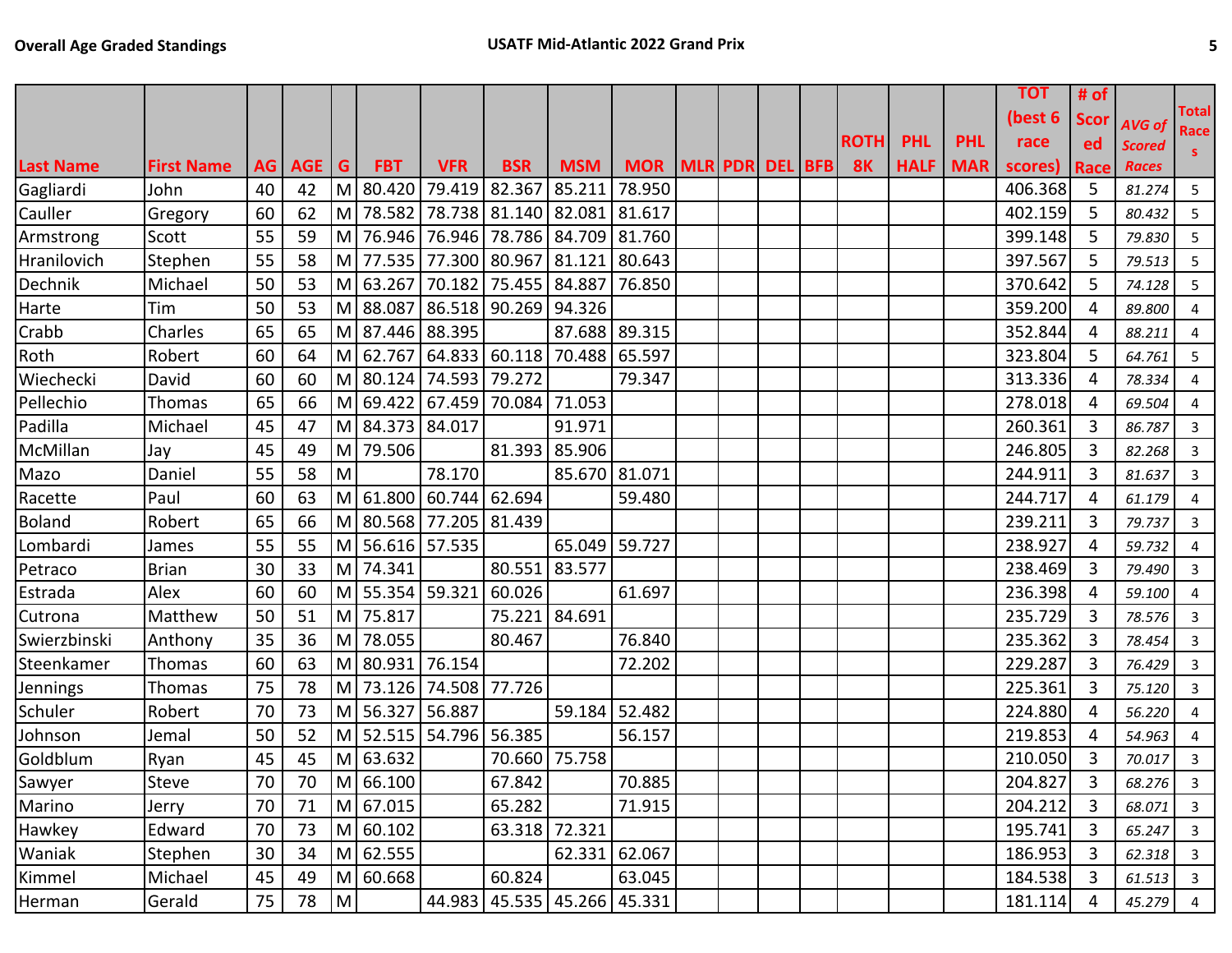| <b>Dykes</b>   | Gene         | 70 | 73              | M                                                                                                          | 84.652   |        | 92.857 |        |        |  |  |  | 177.509 | 2              | 88.755 | $2^{\circ}$    |
|----------------|--------------|----|-----------------|------------------------------------------------------------------------------------------------------------|----------|--------|--------|--------|--------|--|--|--|---------|----------------|--------|----------------|
| Matuszak       | Paul         | 35 | 35              | M                                                                                                          | 85.714   |        |        | 91.304 |        |  |  |  | 177.019 | 2              | 88.509 | $2^{\circ}$    |
| Reynolds       | Robert       | 65 | 65              | M                                                                                                          |          |        | 84.897 | 91.250 |        |  |  |  | 176.147 | 2              | 88.074 | $2^{\circ}$    |
| <b>Butler</b>  | <b>Brock</b> | 40 | 44              | M                                                                                                          |          |        | 86.428 | 88.489 |        |  |  |  | 174.917 | 2              | 87.459 | $2^{\circ}$    |
| Hermann        | Ethan        | 20 | 22              | M                                                                                                          |          |        | 85.897 |        | 81.496 |  |  |  | 167.392 | $\overline{2}$ | 83.696 | $2^{\circ}$    |
| Reitinger      | Eric         | 35 | 38              | M                                                                                                          |          |        | 84.108 |        | 81.904 |  |  |  | 166.012 | $\overline{2}$ | 83.006 | $2^{\circ}$    |
| Kampf          | Seth         | 35 | 37              | M                                                                                                          | 80.524   |        | 82.682 |        |        |  |  |  | 163.206 | $\overline{2}$ | 81.603 | $2^{\circ}$    |
| Mason          | Robert       | 65 | 67              | M                                                                                                          |          |        | 83.325 |        | 78.730 |  |  |  | 162.056 | $\overline{2}$ | 81.028 | $\overline{2}$ |
| Choi           | David        | 25 | 27              | ${\sf M}$                                                                                                  | 77.977   |        | 82.729 |        |        |  |  |  | 160.706 | $\overline{2}$ | 80.353 | $\overline{2}$ |
| Matthews       | John         | 25 | 27              | M                                                                                                          | 78.218   |        | 80.670 |        |        |  |  |  | 158.888 | $\overline{2}$ | 79.444 | $\overline{2}$ |
| Montini        | Paul         | 50 | 54              | M                                                                                                          | 76.875   |        | 80.570 |        |        |  |  |  | 157.445 | 2              | 78.723 | $2^{\circ}$    |
| LoBianco       | Pete         | 40 | 43              | M                                                                                                          | 79.353   | 76.910 |        |        |        |  |  |  | 156.263 | 2              | 78.131 | $2^{\circ}$    |
| Moore          | Adam         | 30 | 33              | M                                                                                                          | 75.491   |        | 79.679 |        |        |  |  |  | 155.170 | $\overline{2}$ | 77.585 | $2^{\circ}$    |
| Bodary         | Michael      | 60 | 61              | M                                                                                                          | 75.784   |        | 75.856 |        |        |  |  |  | 151.640 | $\overline{2}$ | 75.820 | $2^{\circ}$    |
| Broadbent      | Dave         | 70 | 72              | M                                                                                                          | 73.532   |        |        | 77.723 |        |  |  |  | 151.255 | 2              | 75.627 | $2^{\circ}$    |
| Janis          | Mike         | 50 | 53              | M                                                                                                          | 74.885   |        | 75.174 |        |        |  |  |  | 150.059 | 2              | 75.029 | $2^{\circ}$    |
| Pawlak         | Robert       | 55 | 58              | M                                                                                                          | 72.464   |        | 75.018 |        |        |  |  |  | 147.482 | $\overline{2}$ | 73.741 | $2^{\circ}$    |
| <b>Britton</b> | Christopher  | 45 | 48              | M                                                                                                          | 71.926   |        | 72.136 |        |        |  |  |  | 144.063 | 2              | 72.031 | $2^{\circ}$    |
| Bell           | James        | 75 | 76              | M                                                                                                          | 71.303   |        | 71.343 |        |        |  |  |  | 142.646 | $\overline{2}$ | 71.323 | $2^{\circ}$    |
| Foster         | Kurt         | 40 | 44              | M                                                                                                          |          |        |        | 71.720 | 69.601 |  |  |  | 141.321 | $\overline{2}$ | 70.660 | $2^{\circ}$    |
| Prizer         | Kent         | 70 | 71              | M                                                                                                          | 71.766   | 69.508 |        |        |        |  |  |  | 141.274 | $\overline{2}$ | 70.637 | $\overline{2}$ |
| Kondracki      | Kenneth      | 60 | 60              | M                                                                                                          | 69.495   |        |        |        | 70.259 |  |  |  | 139.755 | $\overline{2}$ | 69.877 | $2^{\circ}$    |
| Gilligan       | Sean         | 45 | 47              | M                                                                                                          | 66.555   |        | 69.993 |        |        |  |  |  | 136.548 | 2              | 68.274 | $2^{\circ}$    |
| Witzig         | Jack         | 45 | 45              | M                                                                                                          |          |        | 68.568 |        | 67.788 |  |  |  | 136.356 | $\overline{2}$ | 68.178 | $2^{\circ}$    |
| Vannais        | Rory         | 35 | 35              | M                                                                                                          |          |        | 66.726 |        | 67.762 |  |  |  | 134.488 | 2              | 67.244 | $2^{\circ}$    |
| Hoffman        | Joseph       | 70 | 70              | M                                                                                                          | 63.197   |        |        |        | 65.618 |  |  |  | 128.815 | 2              | 64.407 | $2^{\circ}$    |
| Isaac          | Paul         | 55 | 58              | M                                                                                                          | 44.538   |        |        | 48.759 |        |  |  |  | 93.297  | 2              | 46.649 | $2^{\circ}$    |
| Pitone         | Ernie        | 25 | 26              | M                                                                                                          |          |        | 90.988 |        |        |  |  |  | 90.988  | 1              | 90.988 | $\mathbf{1}$   |
| Gerstenbacher  | Samuel       | 20 | 24              | M                                                                                                          | 85.233   |        |        |        |        |  |  |  | 85.233  | $\mathbf{1}$   | 85.233 | $\mathbf{1}$   |
| Ciervo         | Robert       | 50 | $\overline{53}$ | $\boxed{M}$                                                                                                |          |        |        | 84.887 |        |  |  |  | 84.887  | $\mathbf{1}$   | 84.887 | $\mathbf{1}$   |
| DiGennaro      | Mike         | 40 | 43              | $\mathsf{M}% _{T}=\mathsf{M}_{T}\!\left( a,b\right) ,\ \mathsf{M}_{T}=\mathsf{M}_{T}\!\left( a,b\right) ,$ |          |        | 84.494 |        |        |  |  |  | 84.494  | 1              | 84.494 | $\mathbf{1}$   |
| Walkush        | Declan       | 20 | 22              | M                                                                                                          |          |        | 84.405 |        |        |  |  |  | 84.405  | 1              | 84.405 | $\mathbf{1}$   |
| MuQaribu       | Mudhillun    | 40 | 42              | $\mathsf{M}% _{T}=\mathsf{M}_{T}\!\left( a,b\right) ,\ \mathsf{M}_{T}=\mathsf{M}_{T}$                      |          |        | 83.263 |        |        |  |  |  | 83.263  | 1              | 83.263 | $\mathbf{1}$   |
| Konhaus        | Merrick      | 20 | 22              | ${\sf M}$                                                                                                  |          |        | 82.808 |        |        |  |  |  | 82.808  | 1              | 82.808 | $\mathbf{1}$   |
| Herzig         | Matthew      | 25 | 26              |                                                                                                            | M 82.614 |        |        |        |        |  |  |  | 82.614  | 1              | 82.614 | $\mathbf{1}$   |
|                |              |    |                 |                                                                                                            |          |        |        |        |        |  |  |  |         |                |        |                |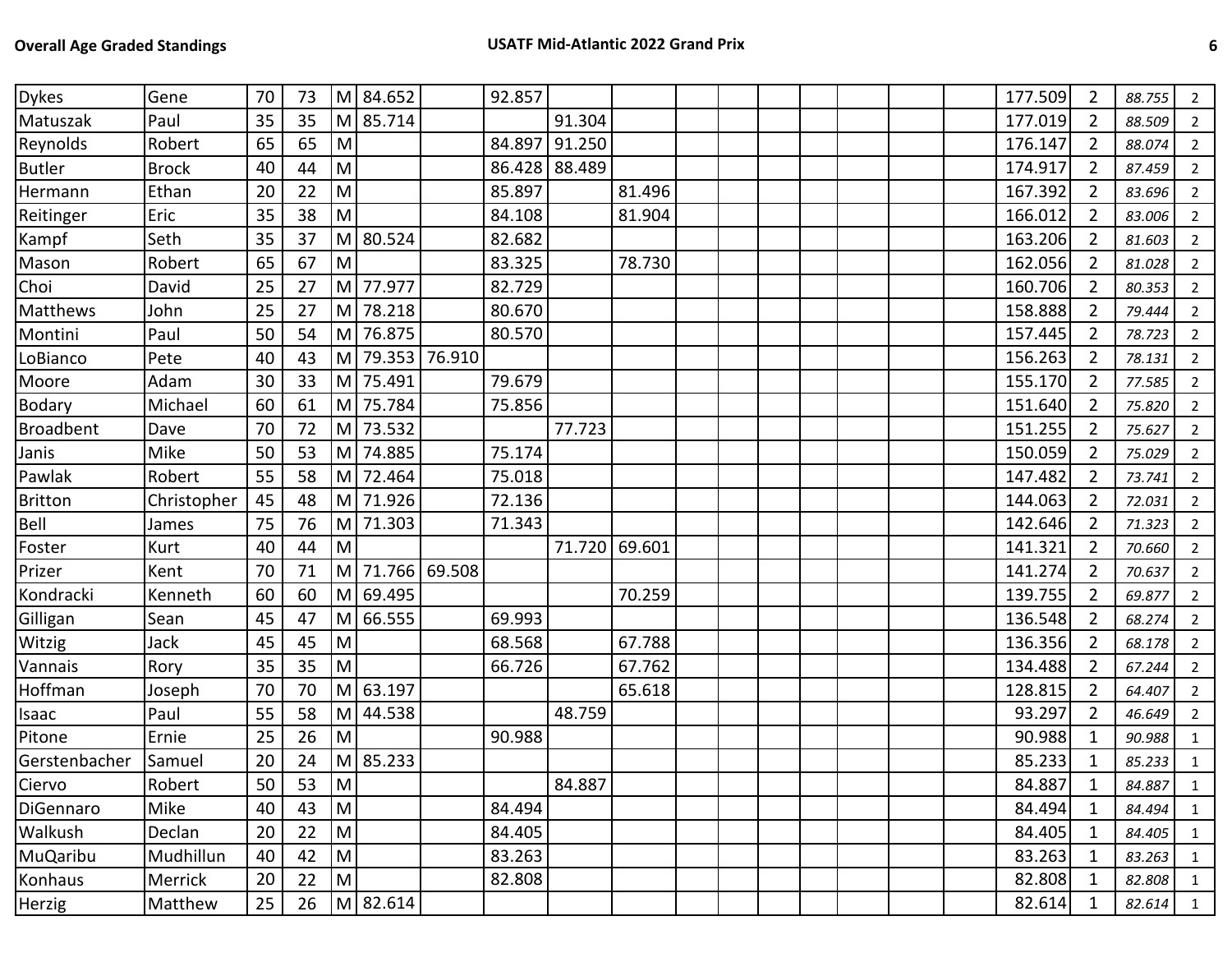| Mateer          | Christopher   | 30              | 31              | M                       |          |        | 82.160 |        |        |  |  |  | 82.160 | 1            | 82.160 | 1              |
|-----------------|---------------|-----------------|-----------------|-------------------------|----------|--------|--------|--------|--------|--|--|--|--------|--------------|--------|----------------|
| <b>ELLIS</b>    | <b>THOMAS</b> | 65              | 69              | M                       |          |        |        |        | 82.074 |  |  |  | 82.074 | 1            | 82.074 | 1              |
| <b>Becker</b>   | John          | 40              | 43              | M                       |          |        | 81.976 |        |        |  |  |  | 81.976 | 1            | 81.976 | $\mathbf{1}$   |
| Kruelle         | Chuck         | 50              | 54              | M                       |          |        |        | 81.846 |        |  |  |  | 81.846 | 1            | 81.846 | $\mathbf{1}$   |
| Elliott         | Thomas        | 45              | 49              | M                       |          |        | 81.757 |        |        |  |  |  | 81.757 | 1            | 81.757 | $\mathbf{1}$   |
| Cardamone       | <b>Nick</b>   | 20              | 22              | M                       | 81.496   |        |        |        |        |  |  |  | 81.496 | 1            | 81.496 | $\mathbf{1}$   |
| Hannagan        | Mark          | 30              | 31              | M                       |          |        |        | 81.139 |        |  |  |  | 81.139 | 1            | 81.139 | $\mathbf{1}$   |
| Painter         | Jeffrey       | 60              | 63              | M                       |          |        | 80.519 |        |        |  |  |  | 80.519 | $\mathbf 1$  | 80.519 | $\mathbf{1}$   |
| Alter           | Nathaniel     | 25              | 29              | M                       | 80.101   |        |        |        |        |  |  |  | 80.101 | 1            | 80.101 | $\mathbf{1}$   |
| Nieto           | Benjamin      | 30              | 34              | M                       |          |        | 80.043 |        |        |  |  |  | 80.043 | 1            | 80.043 | $\mathbf{1}$   |
| Thomas          | Tom           | 30              | 32              | M                       |          |        | 78.248 |        |        |  |  |  | 78.248 | $\mathbf{1}$ | 78.248 | $\mathbf{1}$   |
| Forde           | Kevin         | 55              | 58              | M                       |          |        | 78.052 |        |        |  |  |  | 78.052 | 1            | 78.052 | 1              |
| Drummond        | Tom           | 55              | 55              | M                       |          |        | 78.009 |        |        |  |  |  | 78.009 | 1            | 78.009 | 1              |
| Matula          | Jeremy        | 30              | 34              | M                       |          |        | 77.797 |        |        |  |  |  | 77.797 | 1            | 77.797 | 1              |
| Weida           | Peter         | 25              | 29              | M                       | 76.979   |        |        |        |        |  |  |  | 76.979 | 1            | 76.979 | $\mathbf{1}$   |
| David           | Adam          | 40              | 41              | M                       |          |        | 76.476 |        |        |  |  |  | 76.476 | 1            | 76.476 | $\mathbf{1}$   |
| Bizal           | Michael       | 60              | 61              | M                       | 75.312   |        |        |        |        |  |  |  | 75.312 | 1            | 75.312 | $\mathbf{1}$   |
| Kern            | Joseph        | 65              | 67              | M                       | 75.170   |        |        |        |        |  |  |  | 75.170 | 1            | 75.170 | $\mathbf{1}$   |
| Wells           | Matthew       | 35              | 38              | M                       |          |        | 74.930 |        |        |  |  |  | 74.930 | 1            | 74.930 | $\mathbf{1}$   |
| Reilly          | Philip        | 65              | 65              | M                       |          |        | 74.917 |        |        |  |  |  | 74.917 | $\mathbf 1$  | 74.917 | $\mathbf{1}$   |
| Welsh           | David         | 45              | 45              | M                       |          |        |        |        | 74.904 |  |  |  | 74.904 | $\mathbf 1$  | 74.904 | $\mathbf{1}$   |
| Harbison        | Sean          | 60              | 61              | M                       |          |        | 74.707 |        |        |  |  |  | 74.707 | $\mathbf 1$  | 74.707 | 1              |
| Cummins         | Seamus        | 45              | 49              | M                       |          |        | 74.617 |        |        |  |  |  | 74.617 | 1            | 74.617 | 1              |
| Rose            | William       | 60              | 63              | M                       |          | 74.074 |        |        |        |  |  |  | 74.074 | $\mathbf{1}$ | 74.074 | $\mathbf{1}$   |
| Kapner          | Kenneth       | 60              | 63              | M                       |          |        | 73.739 |        |        |  |  |  | 73.739 | 1            | 73.739 | $\mathbf{1}$   |
| Kalinowski      | Cody          | 25              | 25              | M                       | 73.703   |        |        |        |        |  |  |  | 73.703 | 1            | 73.703 | 1              |
| Dever           | Samuel        | 25              | 28              | M                       | 72.895   |        |        |        |        |  |  |  | 72.895 | 1            | 72.895 | $\mathbf{1}$   |
| Fillippo        | <b>Brian</b>  | 60              | 62              | M                       |          |        | 71.973 |        |        |  |  |  | 71.973 | 1            | 71.973 | $\mathbf{1}$   |
| Stenzel         | Robert        | 65              | 65              | M                       | 71.491   |        |        |        |        |  |  |  | 71.491 | $\mathbf{1}$ | 71.491 | $\mathbf{1}$   |
| Hoffman         | John          | $\overline{30}$ | $\overline{34}$ | $\overline{\mathsf{M}}$ |          |        | 70.417 |        |        |  |  |  | 70.417 | $\mathbf 1$  | 70.417 | $\mathbf{1}$   |
| Flanagan        | Michael       | 50              | 54              |                         | M 70.052 |        |        |        |        |  |  |  | 70.052 | $\mathbf{1}$ | 70.052 | $\mathbf{1}$   |
| Judge           | Richard       | 25              | 28              | M                       |          |        | 69.814 |        |        |  |  |  | 69.814 | $\mathbf{1}$ | 69.814 | $\mathbf{1}$   |
| <b>Shilling</b> | Adam          | 45              | 48              | M                       |          |        | 69.606 |        |        |  |  |  | 69.606 | 1            | 69.606 | $\overline{1}$ |
| Hesketh         | Robert        | 60              | 61              | M                       |          |        | 69.581 |        |        |  |  |  | 69.581 | $\mathbf 1$  | 69.581 | 1              |
| Walsh           | Patrick       | 30              | 33              | M                       |          |        | 68.993 |        |        |  |  |  | 68.993 | $\mathbf{1}$ | 68.993 | $\overline{1}$ |
|                 |               |                 |                 |                         |          |        |        |        |        |  |  |  |        |              |        |                |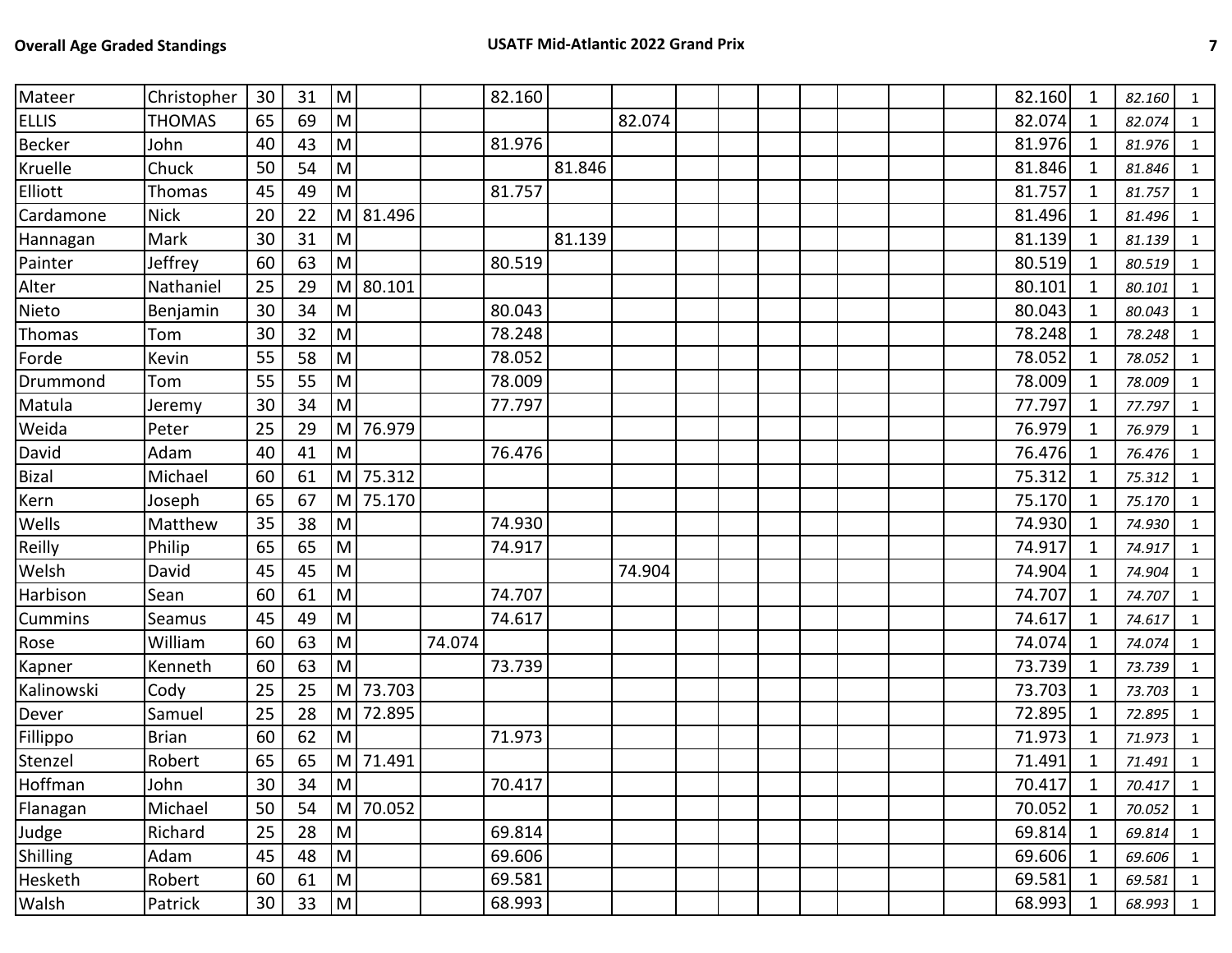| Manavi         | Damian     | $\blacksquare$ | 9  | M         | 68.823 |        |        |        |        |  |  |  | 68.823 | 1            | 68.823 | 1              |
|----------------|------------|----------------|----|-----------|--------|--------|--------|--------|--------|--|--|--|--------|--------------|--------|----------------|
| Vasko          | Jack       | 35             | 39 | M         |        |        | 68.523 |        |        |  |  |  | 68.523 | 1            | 68.523 | $\mathbf{1}$   |
| Moffitt        | Adam       | 35             | 35 | M         |        |        | 68.383 |        |        |  |  |  | 68.383 | 1            | 68.383 | $\mathbf{1}$   |
| David          | Benjamin   | 45             | 45 | M         |        |        | 66.991 |        |        |  |  |  | 66.991 | 1            | 66.991 | $\mathbf{1}$   |
| Bergmann       | Seth       | 70             | 72 | ${\sf M}$ |        | 66.985 |        |        |        |  |  |  | 66.985 | 1            | 66.985 | $\mathbf{1}$   |
| Wright         | Keith      | 65             | 65 | M         |        |        |        | 66.667 |        |  |  |  | 66.667 |              | 66.667 | $\mathbf{1}$   |
| Padien         | Paul       | 55             | 57 | M         |        |        | 65.979 |        |        |  |  |  | 65.979 | 1            | 65.979 | $\mathbf{1}$   |
| Aloyo          | Vincent    | 75             | 75 | M         | 65.497 |        |        |        |        |  |  |  | 65.497 | 1            | 65.497 | $\mathbf{1}$   |
| Delguercio     | Vincent    | 70             | 70 | M         |        |        | 65.321 |        |        |  |  |  | 65.321 | 1            | 65.321 | $\mathbf{1}$   |
| Nykanen        | Zach       | 25             | 27 | M         |        |        | 64.655 |        |        |  |  |  | 64.655 | 1            | 64.655 | $\mathbf{1}$   |
| Sweigart       | Dirk       | 60             | 61 | M         | 63.914 |        |        |        |        |  |  |  | 63.914 | $\mathbf{1}$ | 63.914 | $\mathbf{1}$   |
| Gross          | Michael    | 50             | 54 | M         |        |        | 63.809 |        |        |  |  |  | 63.809 | 1            | 63.809 | 1              |
| Tamburello     | Anthony    | 45             | 47 | M         |        |        | 63.302 |        |        |  |  |  | 63.302 | 1            | 63.302 | $\mathbf{1}$   |
| Law            | <b>Bob</b> | 50             | 53 | M         |        |        | 62.811 |        |        |  |  |  | 62.811 | 1            | 62.811 | $\mathbf{1}$   |
| Petty          | Joseph     | 25             | 26 | M         |        |        | 62.381 |        |        |  |  |  | 62.381 | 1            | 62.381 | $\mathbf{1}$   |
| Comiskey       | John       | 65             | 65 | M         |        |        |        | 62.260 |        |  |  |  | 62.260 | 1            | 62.260 | $\mathbf{1}$   |
| Tempro         | Chris      | 60             | 63 | M         |        |        | 61.991 |        |        |  |  |  | 61.991 |              | 61.991 | $\mathbf{1}$   |
| Stein          | James      | 60             | 64 | M         |        |        |        | 61.489 |        |  |  |  | 61.489 | 1            | 61.489 | $\mathbf{1}$   |
| <b>King</b>    | Steven     | 60             | 62 | M         |        |        | 61.040 |        |        |  |  |  | 61.040 |              | 61.040 | $\mathbf{1}$   |
| Foley          | Andrew     | 30             | 31 | M         |        |        | 60.373 |        |        |  |  |  | 60.373 | 1            | 60.373 | $\mathbf{1}$   |
| <b>McManus</b> | Rory       | 70             | 73 | M         |        |        | 60.320 |        |        |  |  |  | 60.320 | 1            | 60.320 | $\mathbf{1}$   |
| <b>Booth</b>   | Matt       | 50             | 50 | M         |        |        | 59.648 |        |        |  |  |  | 59.648 | 1            | 59.648 | $\overline{1}$ |
| Manavi         | Reza       | 40             | 44 | M         | 59.053 |        |        |        |        |  |  |  | 59.053 | 1            | 59.053 | 1              |
| Herczfeld      | Sebastian  |                | 11 | M         |        |        | 57.913 |        |        |  |  |  | 57.913 | $\mathbf{1}$ | 57.913 | $\mathbf{1}$   |
| Gualano        | Stephen    | 50             | 52 | M         |        |        |        |        | 57.465 |  |  |  | 57.465 | 1            | 57.465 | 1              |
| Howard         | Sergio     | 55             | 55 | M         |        |        | 56.454 |        |        |  |  |  | 56.454 | 1            | 56.454 | $\mathbf{1}$   |
| Waller         | Reginald   | 45             | 48 | ${\sf M}$ |        |        | 55.381 |        |        |  |  |  | 55.381 | 1            | 55.381 | $\mathbf{1}$   |
| Wirs           | Hon. Peter | 65             | 67 | M         |        |        | 54.714 |        |        |  |  |  | 54.714 | 1            | 54.714 | $\mathbf{1}$   |
| Hoey           | Fran       | 50             | 52 | M         |        | 54.549 |        |        |        |  |  |  | 54.549 | 1            | 54.549 | $\mathbf{1}$   |
| Enfield        | Ronald     | 75             | 76 | M         |        |        |        |        | 50.067 |  |  |  | 50.067 | $\mathbf{1}$ | 50.067 | $\mathbf{1}$   |
| Miles          | Leroy      | 35             | 38 | M         |        |        | 49.565 |        |        |  |  |  | 49.565 | 1            | 49.565 | $\mathbf{1}$   |
| Conway         | Bill       | 60             | 61 | M         |        |        | 47.720 |        |        |  |  |  | 47.720 | 1            | 47.720 | $\mathbf{1}$   |
| Agliano        | Stephen    | 55             | 59 | M         |        |        |        |        | 47.084 |  |  |  | 47.084 | 1            | 47.084 | $\mathbf{1}$   |
| Zesinger       | Greg       | 45             | 47 | M         |        |        | 46.966 |        |        |  |  |  | 46.966 | $\mathbf{1}$ | 46.966 | $\mathbf{1}$   |
| Lockhead       | Sean       | 50             | 54 | M         |        |        | 40.047 |        |        |  |  |  | 40.047 | $\mathbf{1}$ | 40.047 | $\overline{1}$ |
|                |            |                |    |           |        |        |        |        |        |  |  |  |        |              |        |                |